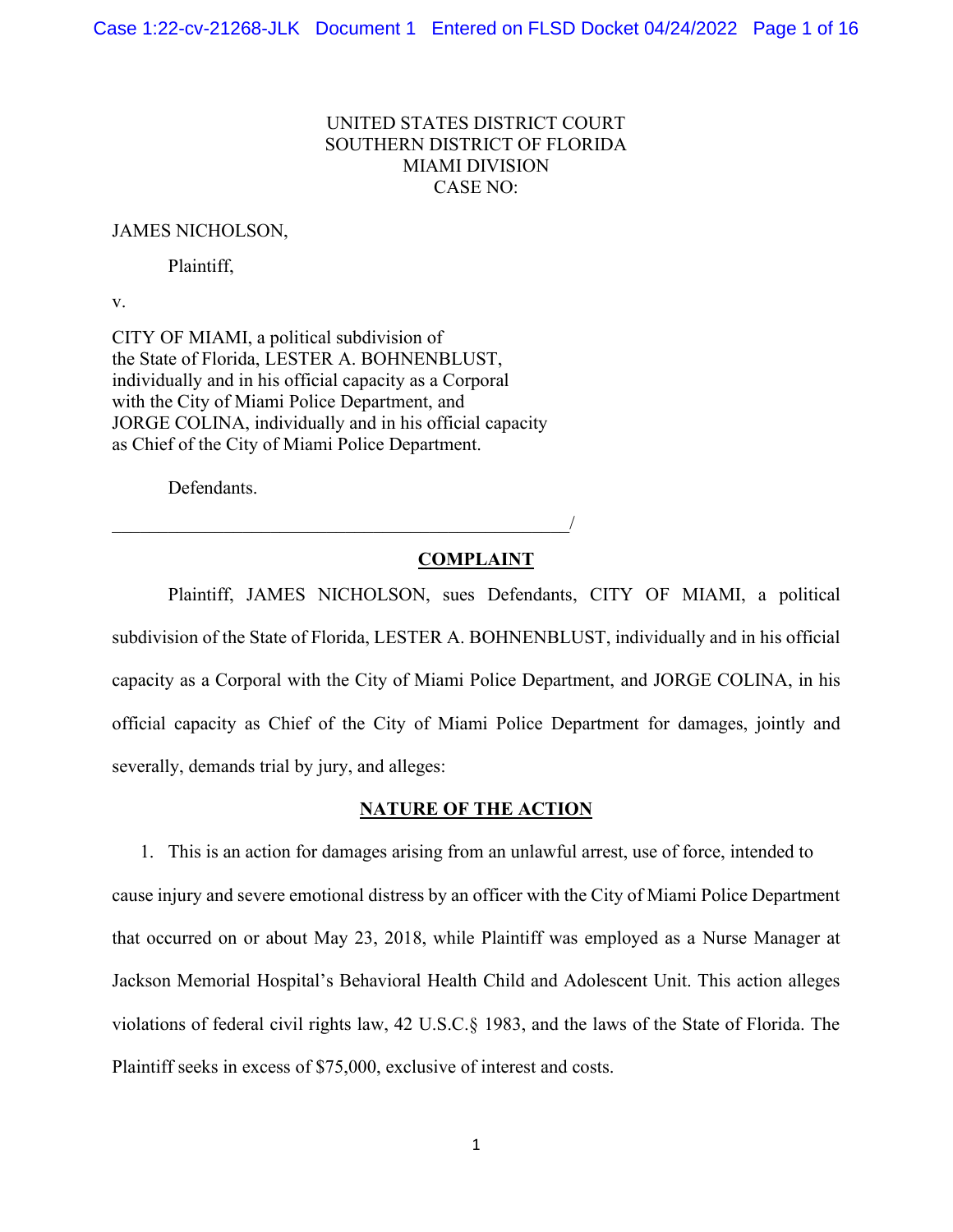#### **JURISDICTION AND VENUE**

2. This action is brought pursuant to 42 U.S.C.§§ 1983 and 1988, the First, Fourth, and Fourteenth Amendments to the United States Constitution and the tort laws of Florida. Jurisdiction is founded on 28 U.S.C. §§ 1331, 1343, 42 U.S.C. § 1983 and under the tort laws of Florida. Supplemental jurisdiction for additional state law claims is proper pursuant to 28 U.S.C. § 1367(a) because they form part of the same case or controversy. Plaintiff assert multiple state tort law claims.

3. Under 28 U.C.S. § 1391(b)(2), venue lies in the United States District Court for the Southern District of Florida, Miami Division, because it is the judicial district and division in which a substantial part of the events or omissions giving rise to the claims occurred.

4. Plaintiff has complied with all conditions precedent required by  $\S$  768.28, Florida Statutes.

#### **PARTIES**

5. The Plaintiff, JAMES NICHOLSON (hereinafter referred to as "Plaintiff or NICHOLSON"), at all times material hereto, has been a resident of Miami-Dade County, Florida, over the age of eighteen years and otherwise sui juris.

6. Defendant City of Miami (hereinafter referred to as "Defendant City") is a political subdivision of the State of Florida, and at all relevant times had ultimate authority over the City of Miami Police Department and other defendants. Defendant City was responsible for the hiring, retention, training, supervision, discipline, and conduct of the individual defendants, as all of them were employed by the City of Miami Police Department at all relevant times.

7. Defendant LESTER BOHNENBLUST (hereinafter referred to as "Defendant BOHNENBLUST") was a duly appointed law enforcement officer of the City of Miami Police Department having the rank of Corporal, and at all times material hereto was acting under color of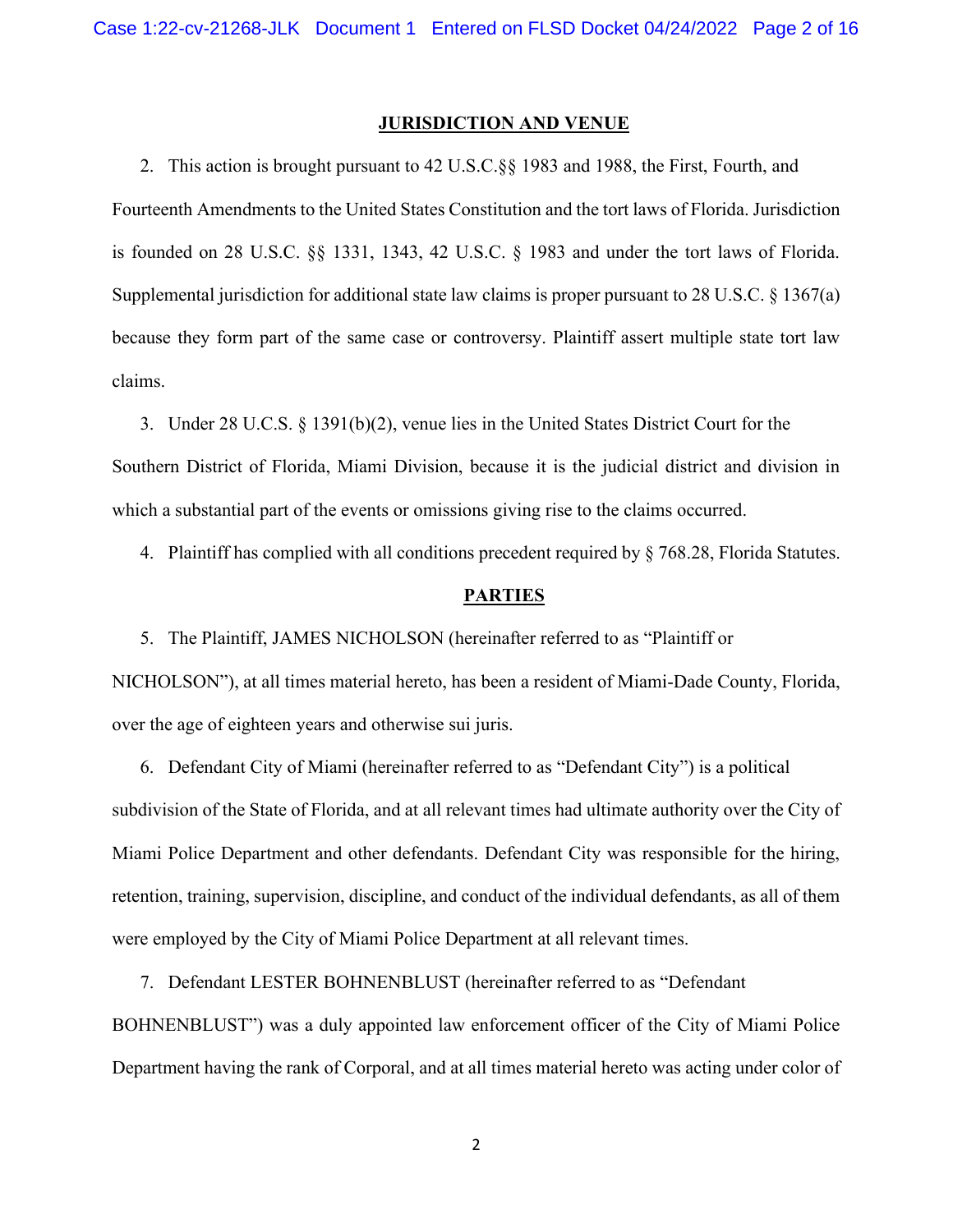law, to wit: under the color of statutes, ordinances, regulations, policies, practices, customs and usages of the City of Miami Police Department and/or the State of Florida. Defendant BOHNENBLUST, is being sued in his individual capacity.

8. Defendant JORGE COLINA (hereinafter referred to as "Defendant COLINA") is the former Chief of the City of Miami Police Department. At all times material hereto Defendant COLINA was responsible for adopting and implementing rules and regulations for all City of Miami police officers and ensuring compliance with those rules and regulations. Defendant COLINA was responsible for the training and supervision of City of Miami police officers, and for initiating corrective action for violations of the rules and regulations.

#### **GENERAL ALLEGATIONS**

9. On May 23, 2018, Plaintiff was employed as a Nursing Manager at the Behavioral Unit at Jackson Memorial Hospital in Miami, Florida, when he was contacted by the nurse's station for assistance with a parent who had requested an evaluation of a juvenile that had been discharged from the hospital the previous day.

10. The juvenile was evaluated for a second time, and it was determined that the juvenile did not meet criteria for inpatient treatment.

11. The juvenile was thereafter discharged from the facility with follow-up plans.

12. NICHOLSON explained this to the parent and believed that the parent understood the decision and that everything was settled.

13. Shortly thereafter, NICHOLSON observed defendant BOHNENBLUST interacting with the juvenile and her parent inside the secured psychiatric unit of the hospital.

14. NICHOLSON approached and spoke with Defendant BOHNENBLUST and the family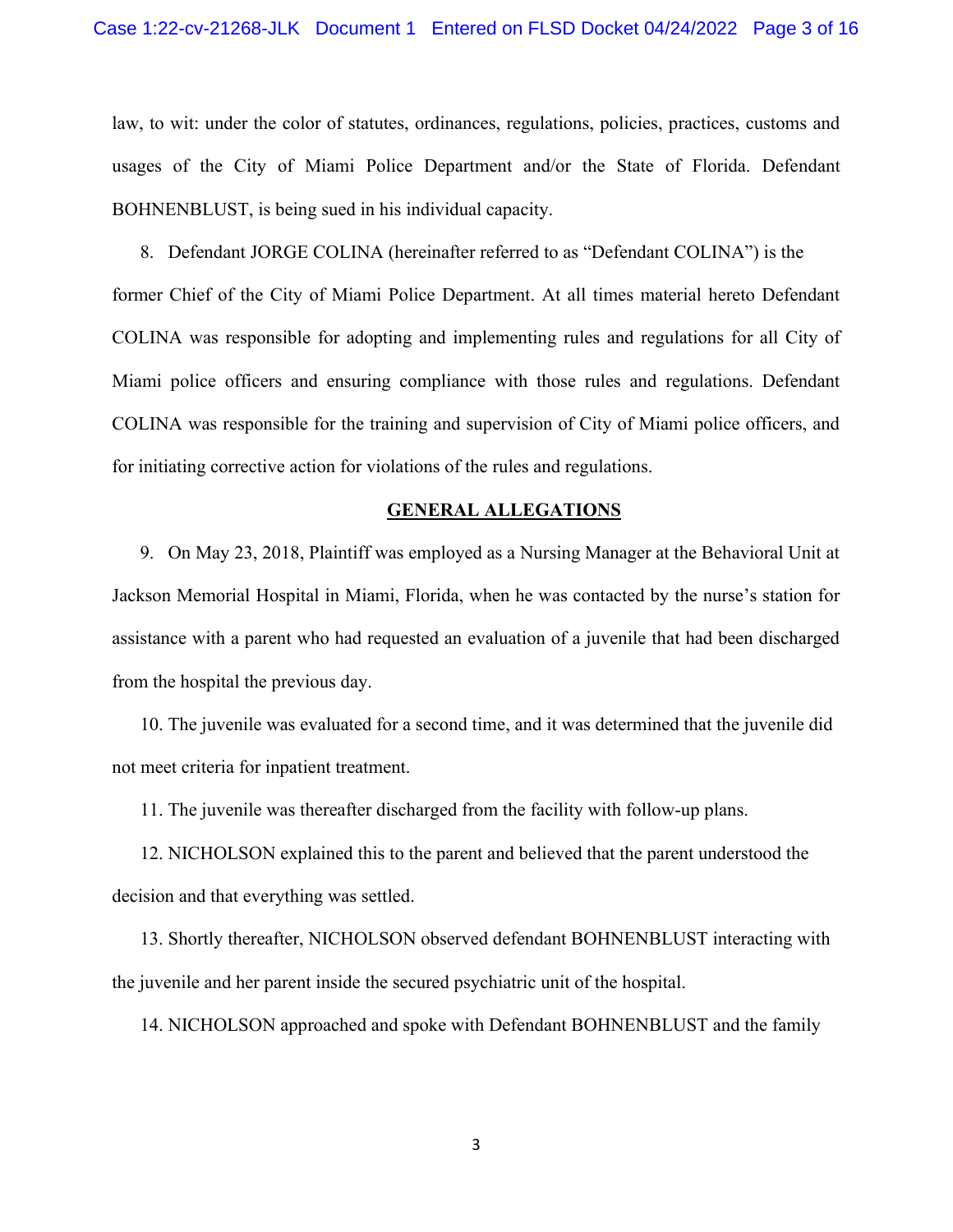and asked them to leave the secured unit because it is illegal to have a juvenile inside a locked psychiatric unit if the juvenile does not meet the criteria for commitment.

15. Defendant BOHNENBLUST told NICHOLSON that he had a completed Marchman Act form and requested that the juvenile be committed pursuant to said form.

16. NICHOLSON informed Defendant BOHNENBLUST that he was going to ask for assistance from the risk manager, but in the interim, he needed the juvenile to leave the secured unit because the juvenile had already been evaluated.

17. Defendant BOHNENBLUST ordered NICHOLSON to surrender his identification badge.

18. When NICHOLSON refused to provide his identification badge to Defendant

BOHNENBLUST, Defendant BOHNENBLUST, without provocation or lawful reason, grabbed NICHOLSON by the collar of his suit jacket and pushed and pulled him down the hallway.

19. Defendant BOHNENBLUST told NICHOLSON that he was placing him under arrest.

20. Defendant BOHNENBLUST then grabbed NICHOLSON by his front jacket and held him against the wall.

21. NICHOLSON told Defendant BOHNENBLUST to "get off of me, let go of me, and to stop it."

22. At that time, Defendant BOHNENBLUST released NICHOLSON; however, when NICHOLSON attempted to walk away, Defendant BOHNENBLUST grabbed NICHOLSON and slammed him to the floor causing an injury to his left knee.

23. After NICHOLSON stood up he was handcuffed by another City of Miami police officer that had arrived on the scene after Defendant BOHNENBLUST called for back-up.

24. Once supervising City of Miami police officers arrived on the scene NICHOLSON was released from custody and the handcuffs were removed from his wrists.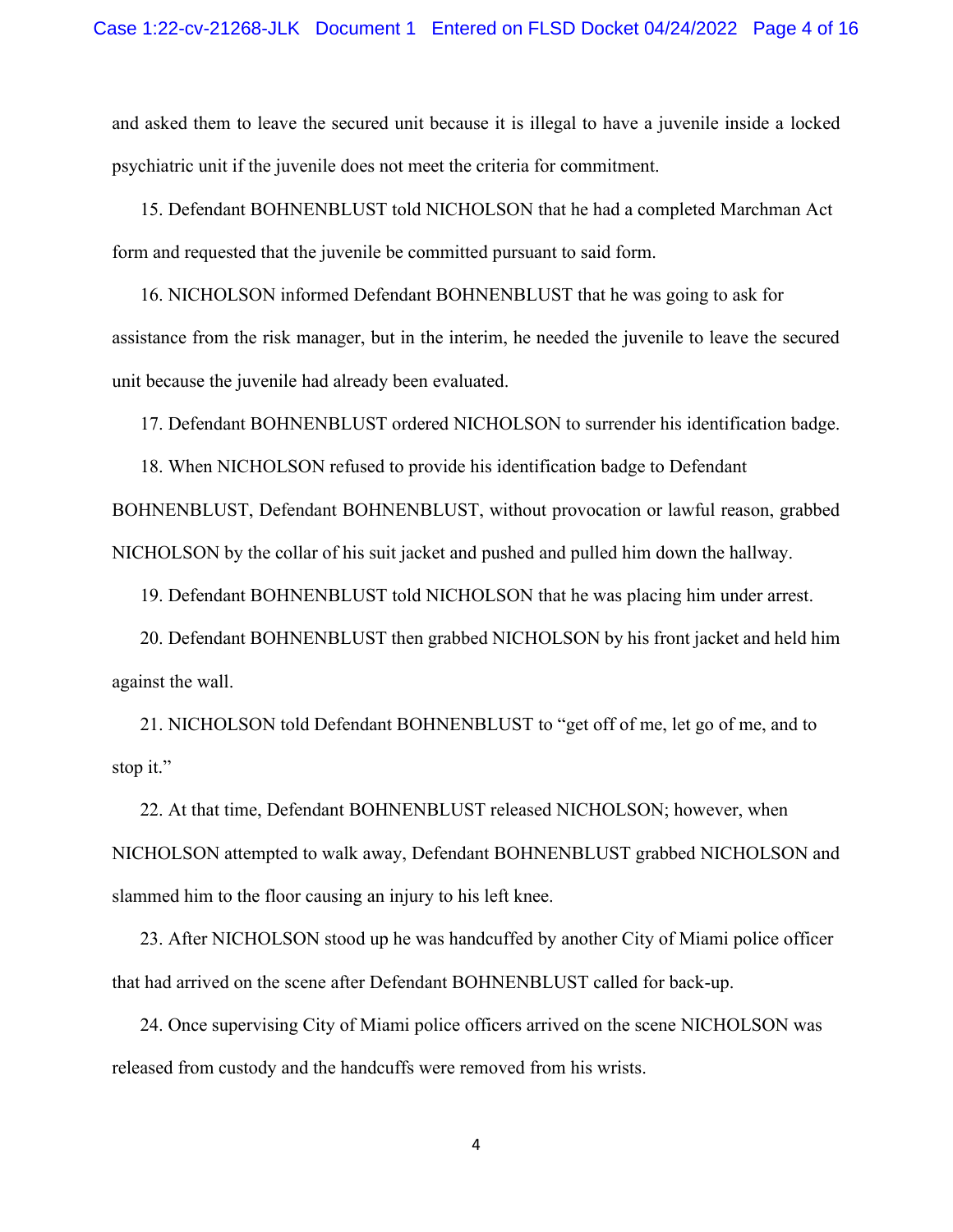25. Defendant BOHNENBLUST was subsequently arrested and subsequently terminated by the City of Miami Police Department based on his conduct in this matter.

26. On January 3, 2019, Defendant BOHNENBLUST was charged by the Miami-Dade State Attorney's Office with Battery on a Person 65 years of age or older and with False Imprisonment (Case No: F18-24682).

27. On April 16, 2019, City of Miami Police Department completed its internal affairs

investigation into Plaintiff's allegations and found that cause existed to support the termination of Defendant BOHNENBUST by finding that he "(d) willfully violated any of the provisions of the Civil Service law or rules of the Board; (e) Has violated any awful and reasonable official regulation or order, or failed to obey any lawful or reasonable direction made and given by his/her superior, where such violation or failure to obey amounts to: (2) a serious breach of proper discipline; or (3) Resulted, or reasonably might be expected to result, in loss or injury to the City or to the public or to the prisoners or wards of the City, or: (h) Has been guilty of actions which amount to insubordination or disgraceful conduct, whether committed on duty or off; (i) Has been wantonly offensive in conduct or language toward the public or City officers or employees; (k) Is incompetent, negligent, or inefficient in the performance of the duties of the position held.

28. On June 3, 2019, Defendant BOHNENBLUST proceeded to trial.

29. On June 7, 2019, Defendant BOHNENBLUST was found guilty on both counts.

30. On June 19, 2019, the Court adjudicated Defendant BOHNENBLUST guilty on both counts.

31. On July 26, 2019, the Court sentenced Defendant BOHNENBLUST to 45 days jail, followed by 3 years probation.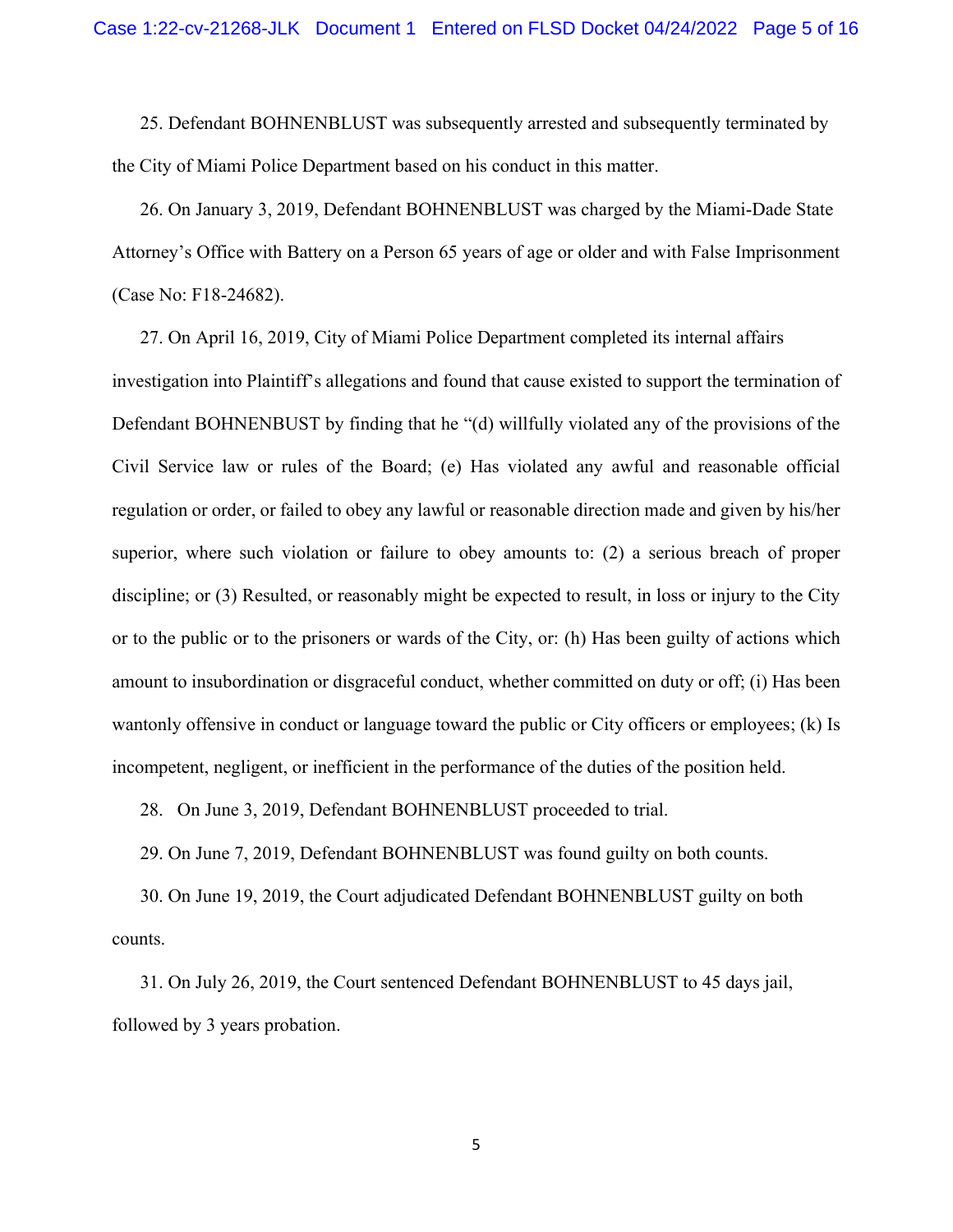### **FEDERAL CLAIMS**

## **COUNT I**

## **False Imprisonment/Arrest-Fourth Amendment (42 U.S.C.§ 1983) (Defendant Bohnenblust)**

32. NICHOLSON hereby incorporates paragraphs 1-31 as if specifically pled herein.

33. At no time did there exist probable cause to seize, arrest or detain NICHOLSON.

34. NICHOLSON committed no act justifying his seizure, arrest or unlawful detention.

35. As a direct and proximate result of the illegal detention and false imprisonment and arrest

of NICHOLSON, NICHOLSON suffered physical and emotional harm, pain and suffering,

financial loss and reputational damage resulting in loss of future earning capacity.

**WHEREFORE**, Plaintiff NICHOLSON seeks entry of this Court's order of final judgment against Defendant BOHNENBLUST for compensatory and punitive damages, attorney's fees, costs, and such other relief that the Court deems just and proper.

## **COUNT II**

## **Excessive Use of Force-Fourth Amendment-(42 U.S.C.§ 1983) (Defendant Bohnenblust)**

36. NICHOLSON hereby incorporates paragraphs 1-31 as if specifically pled herein.

37. NICHOLSON was physically taken into custody by BOHNENBLUST.

38. Defendant BOHNENBLUST's actions of slamming NICHOLSON to the floor, causing injury to his left leg, was unjustified, unreasonable, and excessive.

39. At no time during the events giving rise to this action did NICHOLSON commit any act, motion or gesture to cause Defendant BOHNENBLUST to use force, including excessive force, on his person.

40. The actions employed by Defendant BOHNENBLUST in detaining and arresting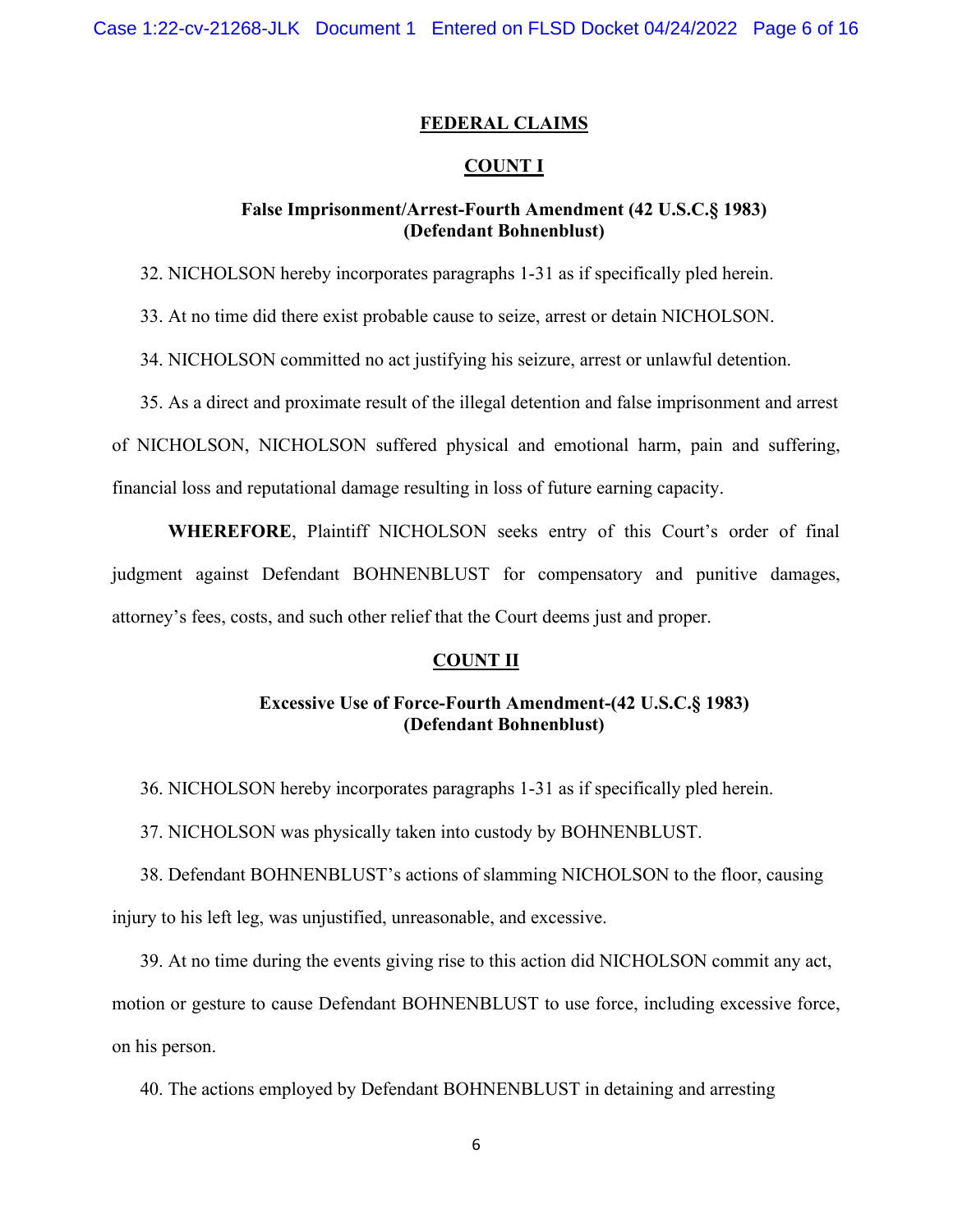NICHOLSON were excessive.

41. As a direct and proximate result of the excessive force used by Defendant

BOHNENBLUST in arresting and detaining NICHOLSON, NICHOLSON suffered pain and suffering, as well as temporary and/or permanent physical injury, loss of income, incurred medical expenses, loss of future earning capacity, and humiliation and damage to his reputation.

**WHEREFORE**, Plaintiff NICHOLSON seeks entry of this Court's order of final judgment against Defendant BOHNENBLUST for compensatory and punitive damages, attorney's fees, costs, and such other relief that the Court deems just and proper.

### **COUNT III**

# **Policy of Failing to Investigate/Discipline-(42 U.S.C.§ 1983) (Defendant City of Miami)**

42. NICHOLSON re-alleges paragraphs 1 through 31 above as if specifically pled herein.

43. Given the position of authority of City of Miami police officers, which permits them to, among other things, shoot and/or kill individuals, conduct searches and seizures of property, effectuate arrests, exercise control of the person(s) arrested, the Defendant CITY OF MIAMI had a legal duty to:

- a. thoroughly and impartially investigate allegations of misconduct made against police officers;
- b. appropriately discipline police officers who are unable or unwilling to respect the constitutional rights of individuals or who violate constitutional rights, law and/or department policy, including termination for repeat violators; and
- c. prevent police officers who are unable or unwilling to respect the constitutional rights of individuals, laws and rules and regulations, from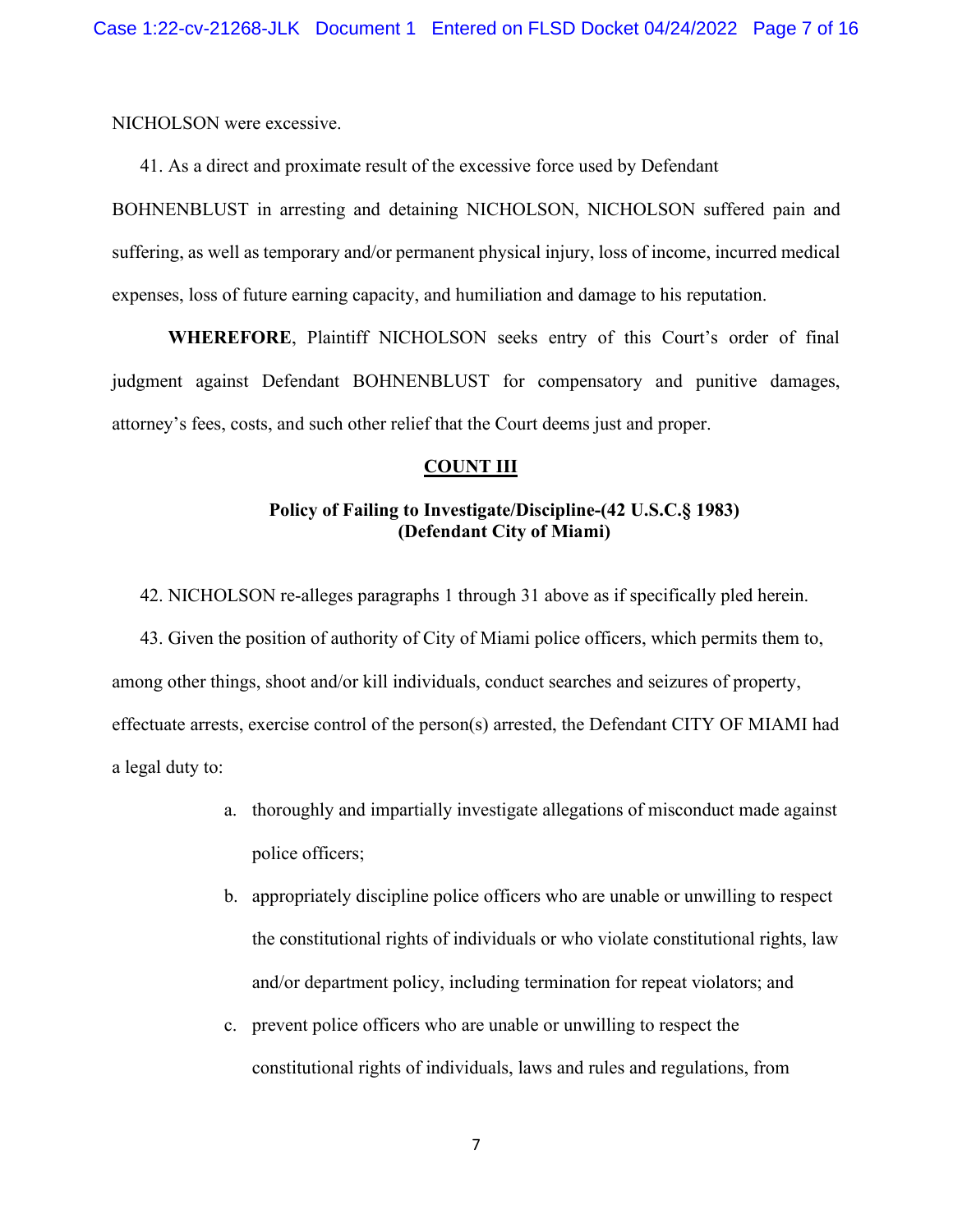performing tasks related to dealing with he public and the citizens within the City of Miami,

44. At all times material hereto, the Defendant CITY OF MIAMI, through the Internal Affairs division of its police department, had an unwritten custom, policy, or practice of failing to properly and impartially investigate use of force reports and/or allegations of misconduct against, and/or administer appropriate discipline to, offending police officers.

45. It was the unwritten custom or policy of the Defendant CITY OF MIAMI to accept a police officer's version of events surrounding that officer's use of force and/or an allegation of misconduct, and/or to make disciplinary decisions based on factors other than objective and impartial assessment of the facts underlying allegations of misconduct, and/or to allow police officers with a history of complaints of excessive force, unlawful arrests, and other violations of laws, rules of regulations to continue to serve in positions where they were likely to continue to engage in such misconduct.

46. The Defendant CITY OF MIAMI's unwritten policy, practice or custom of failing to impartially investigate an officer's use of force and/or allegations of police misconduct, and failing to discipline, train and/or supervise officers involved in such conduct is the direct cause of such violations as it has created an atmosphere where officers can violate rights without fear of supervision or discipline.

47. Prior to May 23, 2018, the Defendant CITY OF MIAMI had become aware of numerous use of force reports regarding Defendant BOHNENBLUST. These reports were investigated and reviewed by the City of Miami Police Department's Internal Affairs division.

48. Despite a clear and obvious pattern of violations of rules and regulations resulting in abuse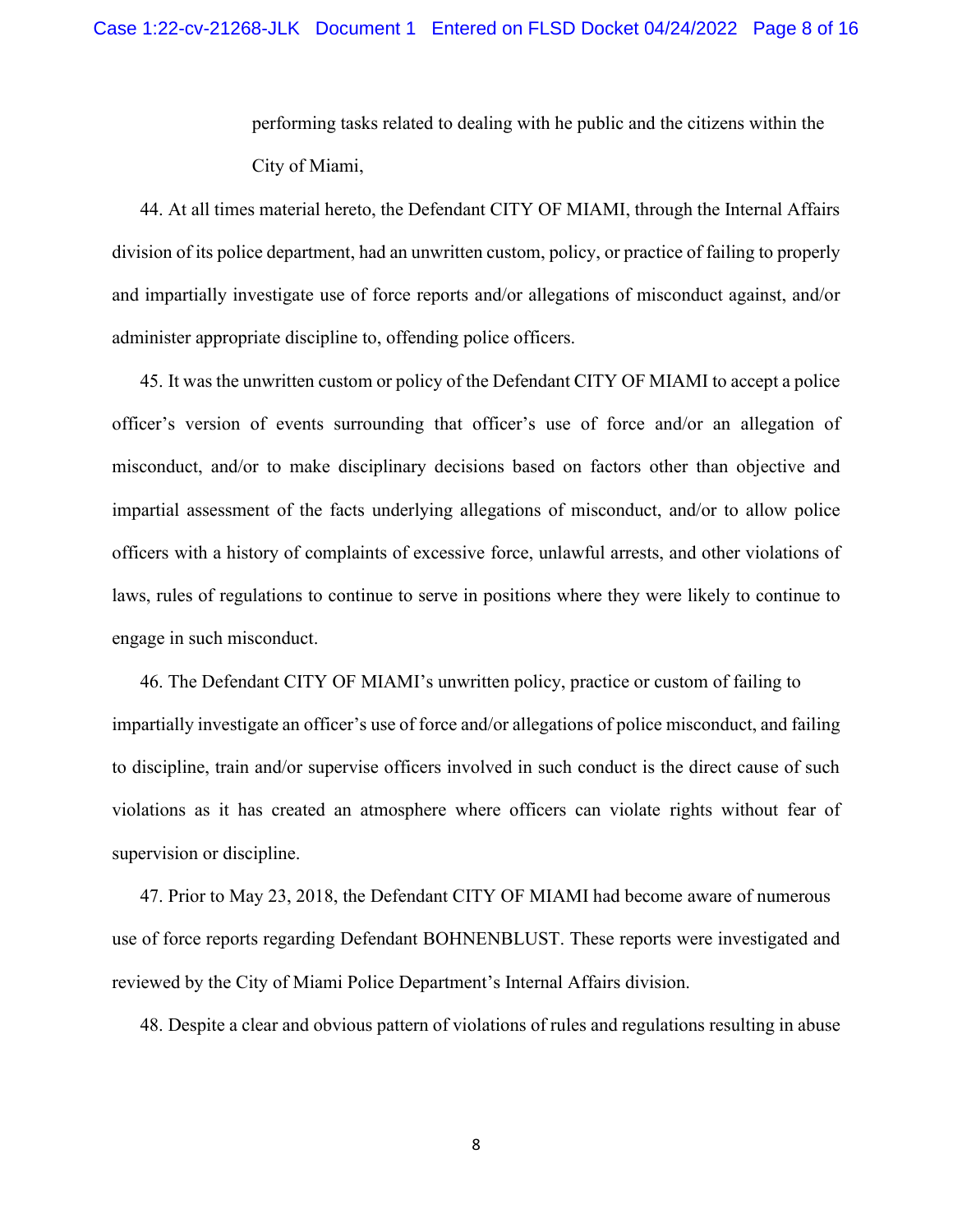of citizen's rights by Defendant BOHNENBLUST, the Defendant CITY OF MIAMI remained deliberately indifferent, and continued to conduct non-objective investigations resulting in findings intended to circumvent or avoid its responsibility to discipline, reprimand or remediate Defendant BOHNENBLUST's unlawful behavior.

49. Based on the numerous and multitude of reports of use of force against Defendant BOHNENBLUST, the Defendant CITY OF MIAMI knew, or should have known, that its failure to conduct objective investigations or otherwise take action to discipline, reprimand or to effectively remediate his behavior, continued violations against the public by Defendant BOHNENBLUST were a certainty.

50. The Defendant CITY OF M IAMI's knowing indifference to the certainty of continued failure to adhere to its rules and regulations was the direct and proximate cause of the wrongful acts of Defendant BOHNENBLUST on May 23, 2018 and was itself a deprivation of NICHOLSON's rights.

51. As direct and proximate result of Defendant CITY OF MIAMI's deprivation of NICHOLSON's rights he suffered physical, emotional, financial and reputational injury.

**WHEREFORE**, NICHOLSON demands judgment against Defendant CITY OF MIAMI for compensatory damages, costs, reasonable attorneys' fees pursuant to 42 U.S.C. § 1988, and such other and further relief as the Court deems appropriate.

#### **COUNT IV**

## **Policy of Failing to Investigate/Discipline-(42 U.S.C.§ 1983) (Defendant Jorge Colina)**

52. NICHOLSON incorporates paragraphs 1-31 above as if fully pled herein. 53. At all times material hereto, Defendant COLINA was charged with the plenary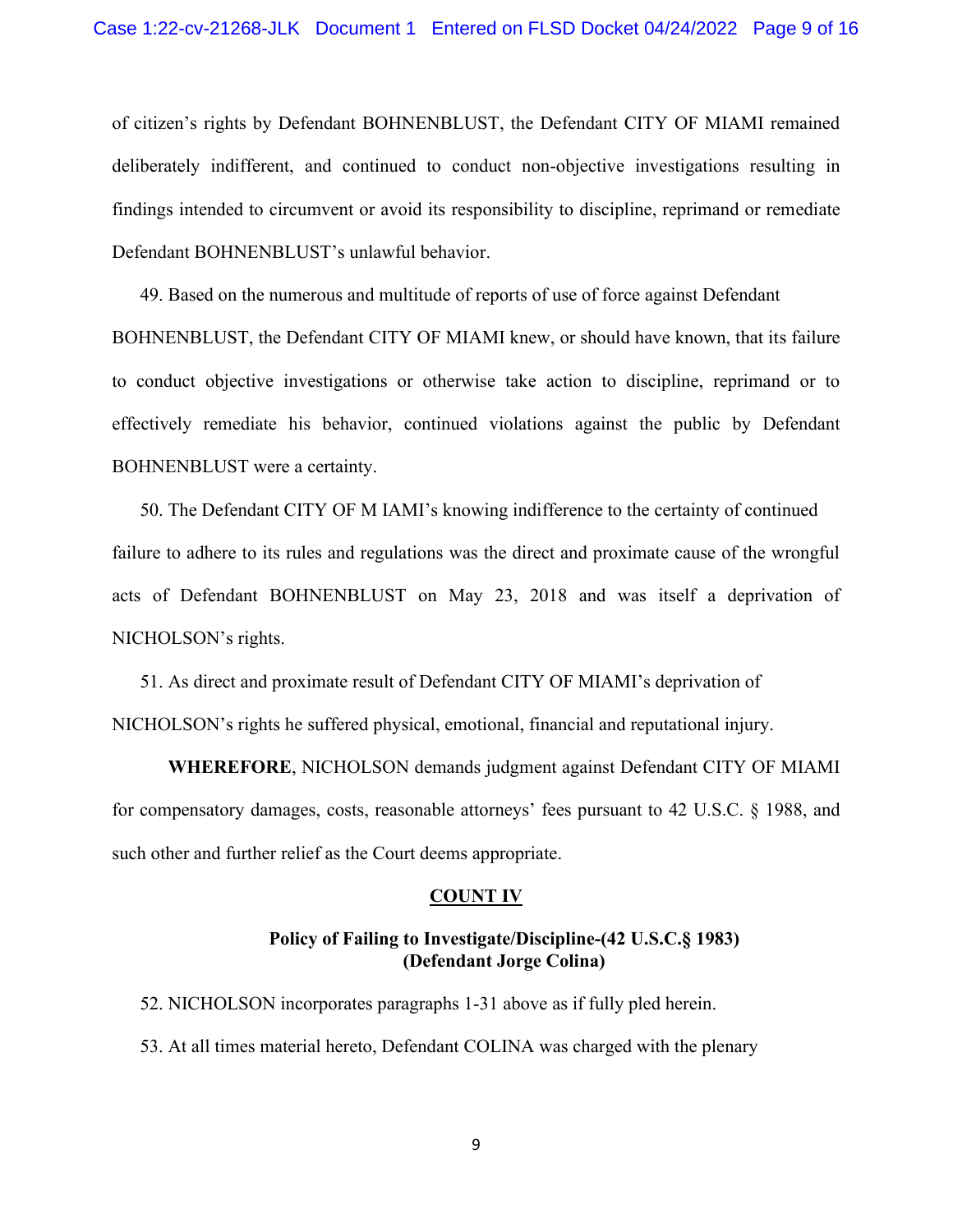responsibilities to adopt and implement policies, practices, and procedures intended to ensure the protection of rights of the public by identifying City of Miami police officers who demonstrate an unwillingness or inability to obey City of Miami Police Department rules and regulations which may result in violations of constitutional and legal rights.

54. As such, Defendant COLINA owed a legal duty to NICHOLSON to take all lawful measures within his power as the City of Miami Chief of Police to protect him from deprivations of rights by exercising reasonable care to identify, supervise, train and/or eliminate officers who continually cause such abuses.

55. At all times material hereto, it was apparent that Defendant BOHNENBLUST was engaged in a wide-spread pattern of violations of citizen's rights, including, but not limited to those materially similar to the violations Defendant BOHNENBLUST committed against NICHOLSON.

56. Through a multitude of use of force reports and investigations conducted by the City of Miami Police Internal Affairs Division, Defendant COLINA knew, or should have known, that Defendant BOHNENBLUST was engaged in a pattern or violations of the City of Miami's rules and regulations, and that there was a certainty that Defendant BOHNENBLUST would continue to engage in such violations leading to the abuse of citizens' rights in the future.

57. Despite this knowledge, or being reasonably charged with this knowledge, Defendant COLINA failed to act to prevent the foreseeable abuses by Defendant BOHNENBLUST. As such, at all times material hereto, Defendant COLINA has remained deliberately indifferent to the reasonable certainty that Defendant BOHNENBLUST would avail himself of the opportunity to violate NICHOLSON's rights as described herein.

58. Defendant COLINA's deliberate indifference to the abuses by Defendant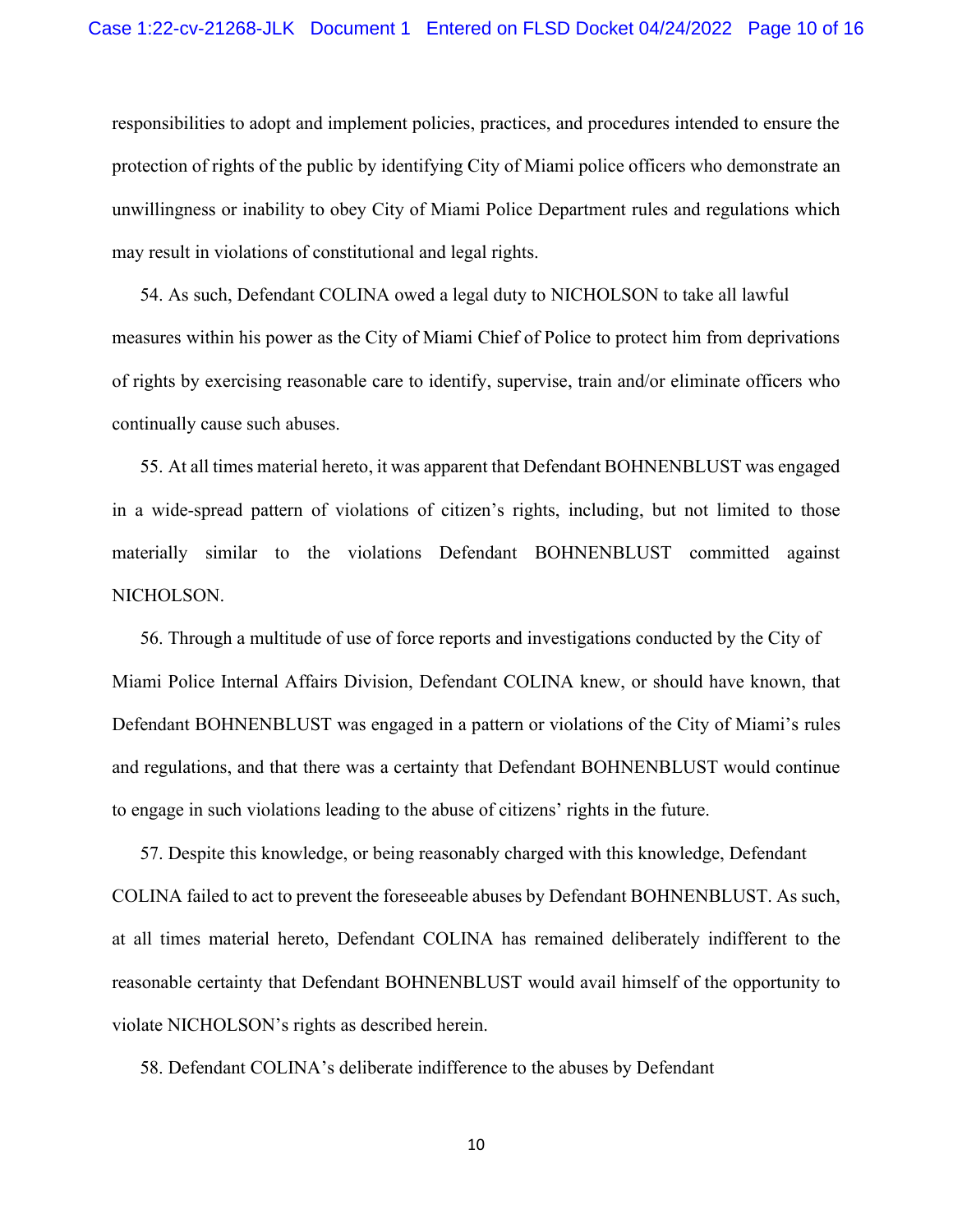BOHNENBLUST that occurred prior to May 23, 2018 is the direct and proximate cause of the injuries to NICHOLSON because acceptance and reasonable action with regard to the responsibilities for which he is charged would have certainly prevented such injuries.

**WHEREFORE**, NICHOLSON demands judgment against Defendant COLINA for compensatory and punitive damages, pain and suffering, costs, reasonable attorneys' fees pursuant to 42 U.S.C. § 1988, and such other and further relief as the Court deems appropriate.

### **STATE CLAIMS**

### **COUNT V**

## **False Imprisonment/Arrest-State Tort (Defendant Bohnenblust)**

59. NICHOLSON incorporated paragraphs 1-31 as if fully pled herein.

60. The initial detention of NICHOLSON by Defendant BOHNENBLUST was illegal as there existed no probable cause to detain or arrest NICHOLSON.

61. The detention and arrest of NICHOLSON was done against his will.

62. As a direct and proximate result of the illegal detention and false imprisonment of

NICHOLSON by Defendant BOHNENBLUST, NICHOLSON suffered physical injury, either temporary or permanent in nature, loss of income, loss of enjoyment of life, reputational damage, humiliation, and emotional harm, all resulting in loss of future earning capacity.

**WHEREFORE**, NICHOLSON seeks entry of this Court's order of final judgment against Defendant BOHNENBLUST for all damages incurred, costs, and such other relief as the Court deems just and proper.

### **COUNT VI**

# **Intentional Infliction of Emotional Distress-State Tort (Defendant Bohnenblust)**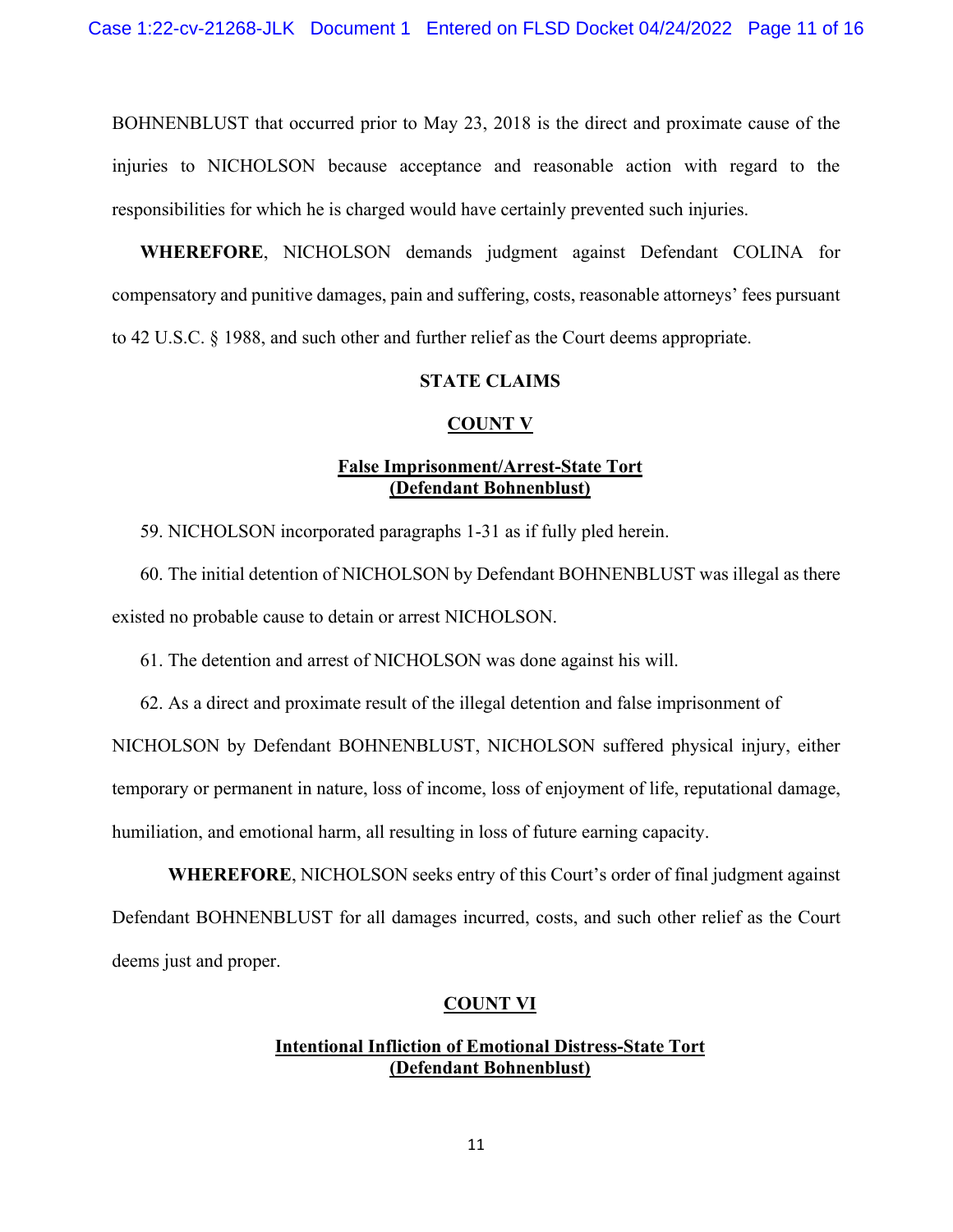63. NICHOLSON hereby incorporates paragraphs 1-31 as if fully pled herein.

64. The actions of Defendant BOHNENBLUST in determining to arrest NICHOLSON were an unlawful and corrupt abuse and usurpation of their his oath to uphold the laws of the State of Florida and the United States.

65. Likewise, Defendant BOHNENBLUST used the color of law of authority, using police powers to intentionally cause pain and suffering to NICHOLSON by violently grabbing and throwing him to the floor causing injury to his left knee and causing him to be arrested and placed in handcuffs.

66. At the time of his actions, Defendant BOHNENBLUST was aware of the injury being inflicted upon NICHOLSON and purposely chose to continue causing NICHOLSON to suffer.

67. Defendant BOHNENBLUST's conduct caused long term physical injury and severe emotional distress to NICHOLSON.

68. Defendant BOHNENBLUST's conduct alleged herein was a deliberate or reckless infliction of mental suffering.

69. By doing the acts complained of herein, Defendant BOHNENBLUST's conduct and actions were outrageous.

70. Defendant BOHNENBLUST's conduct was a direct and proximate cause of the emotional distress inflicted upon NICHOLSON.

71. Defendant BOHNENBLUST's conduct complained of herein caused NICHOLSON severe Distress which required NICHOLSON to see a therapist.

**WHEREFORE,** NICHOLSON seeks entry of this Court's order of final judgment against Defendant BOHNENBLUST for compensatory damages, costs, and such other relief that the Court deems just and proper.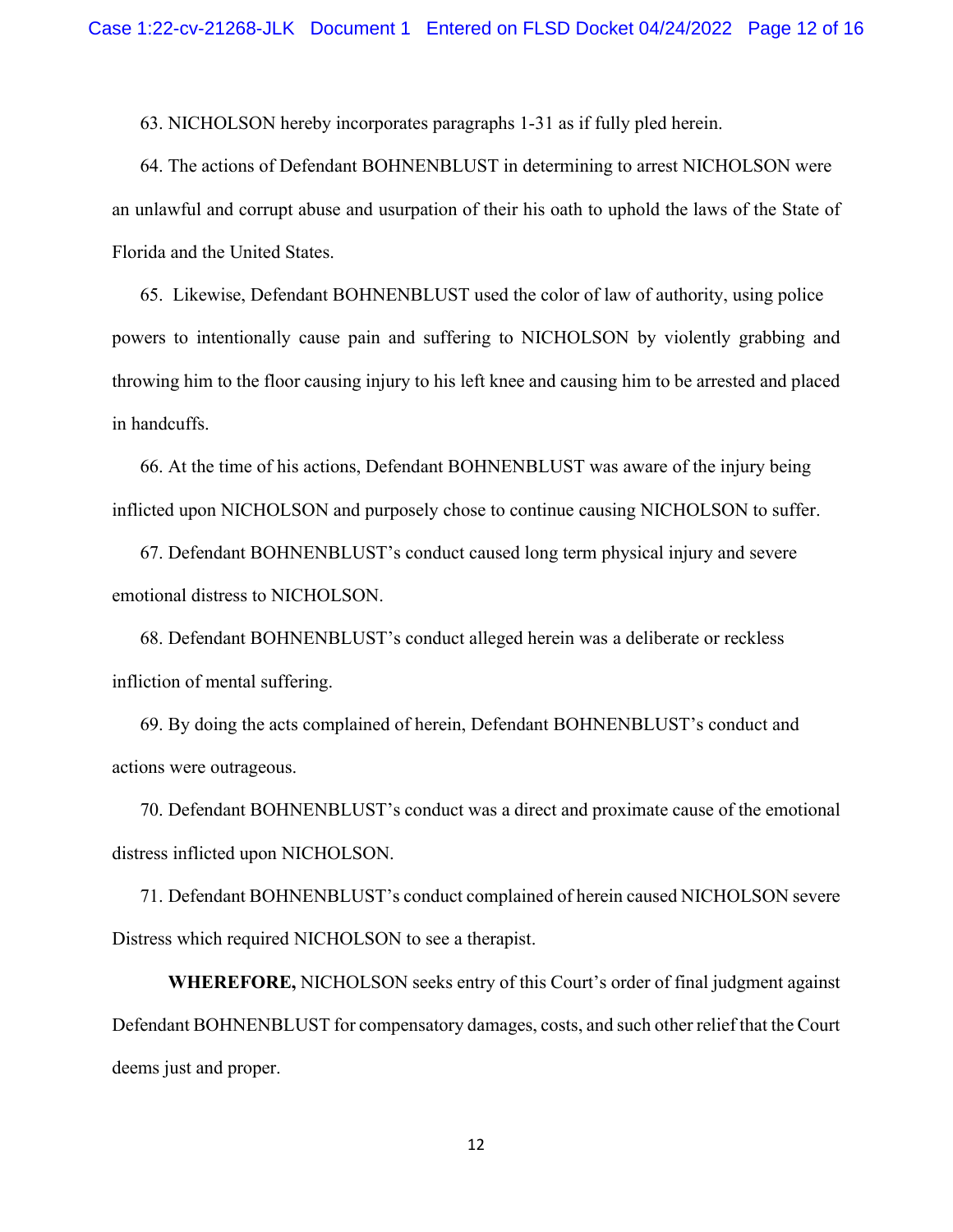### **COUNT VII**

## **Assault and Battery-State Tort (Defendant Bohnenblust)**

72. NICHOLSON hereby incorporates paragraphs 1-31 as if fully pled herein.

73. On May 23, 2018, Defendant BOHNENBLUST did touch or strike NICHOLSON in an offensive manner against his will and without his consent by violently grabbing him and forcefully throwing him to the floor without legal cause.

74. In doing so, Defendant BOHNENBLUST caused temporary or permanent injury to NICHOLSON's left knee.

75. As a direct and proximate result of the force used by Defendant BOHNENBLUST in grabbing and throwing NICHOLSON to the floor, NICHOLSON suffered extreme pain and suffering.

**WHEREFORE,** NICHOLSON seeks entry of this Court's order of final judgment against Defendant BOHNENBLUST for all damages incurred, attorneys' fees, costs, and such other relief that the Court deems just an proper.

## **COUNT VIII Claim for Respondeat Superior Liability (Defendant CITY OF MIAMI)**

76. NICHOLSON hereby incorporates paragraphs 1-31 as if fully pled herein.

77. Subject to certain statutory limitations, the Defendant CITY OF MIAMI is liable for the negligent or wrongful acts of its employees while acting within the scope of their office or employment to the same extent as a private employer.

78. At all times material hereto, Defendant BOHNENBLUST committed the torts of assault and battery, false imprisonment and intentional infliction of emotional distress while acting within the course and scope of his employment as an employee with the Defendant CITY OF MIAMI.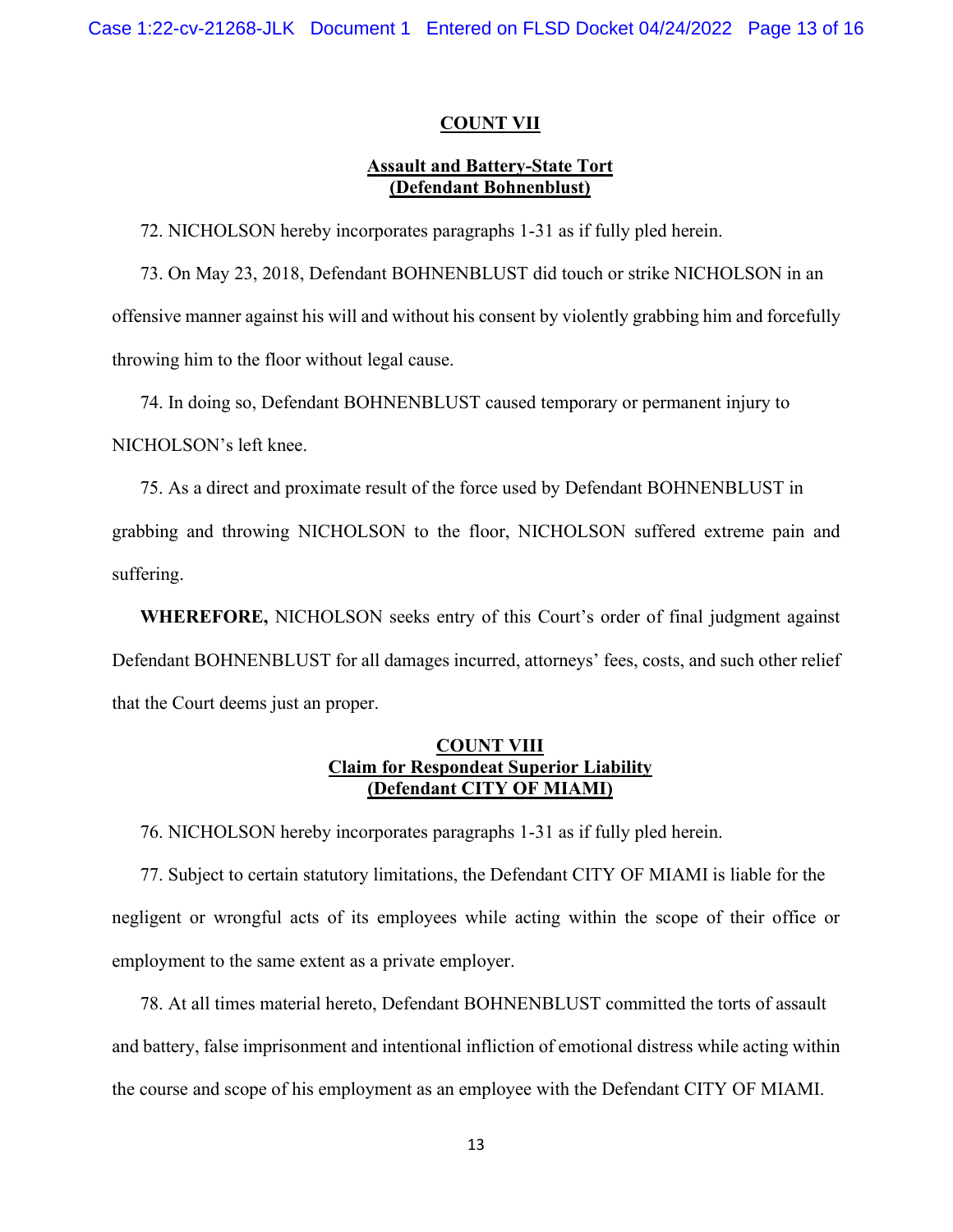79. One statutory limitation on imposing respondeat superior liability of the Defendant CITY OF MIAMI is that it "shall not be liable in tort for the acts or omissions of an officer, employee, or agent committed while acting outside the scope of her or his employment or committed in bad faith or with reckless purpose or in a manner exhibiting willful and wanton disregard of human rights, safety, or property."

80. As permitted by Fed. R. Civ. P 8(d), in the alternative to the contrary allegations set forth in this Complaint, NICHOLSON alleges that the Defendant BOHNENBLUST did not commit the above-mentioned torts of assault and battery, false imprisonment, intentional infliction of emotional distress in bad faith or with malicious purpose, or in a manner exhibiting willful and wanton disregard of human rights, safety, or property.

81. Accordingly, respondeat superior liability ought to be imposed on the Defendant CITY OF MIAMI for Defendant BOHNENBLUST's acts of assault and battery, false imprisonment and intentional infliction of emotional distress to the extent provided by law.

**WHEREFORE,** NICHOLSON seeks judgment against Defendant CITY OF MIAMI for compensatory damages, costs, and such other relief deemed just and proper by this Court.

#### **COUNT IX**

# **Claim for Negligent Supervision or Retention (Defendant CITY OF MIAMI and Defendant COLINA in his individual capacity as Chief of Police)**

82. NICHOLSON hereby incorporates paragraphs 1-31 as if fully pled herein.

83. At all times material hereto Defendant CITY OF MIAMI and Defendant COLINA had a duty to protect the citizenry, including NICHOLSON, from City of Miami police officers, who were unfit to perform the tasks or functions within their discretionary authority.

84. Prior to May 23, 2018 Defendant CITY OF MIAMI and Defendant COLINA knew, or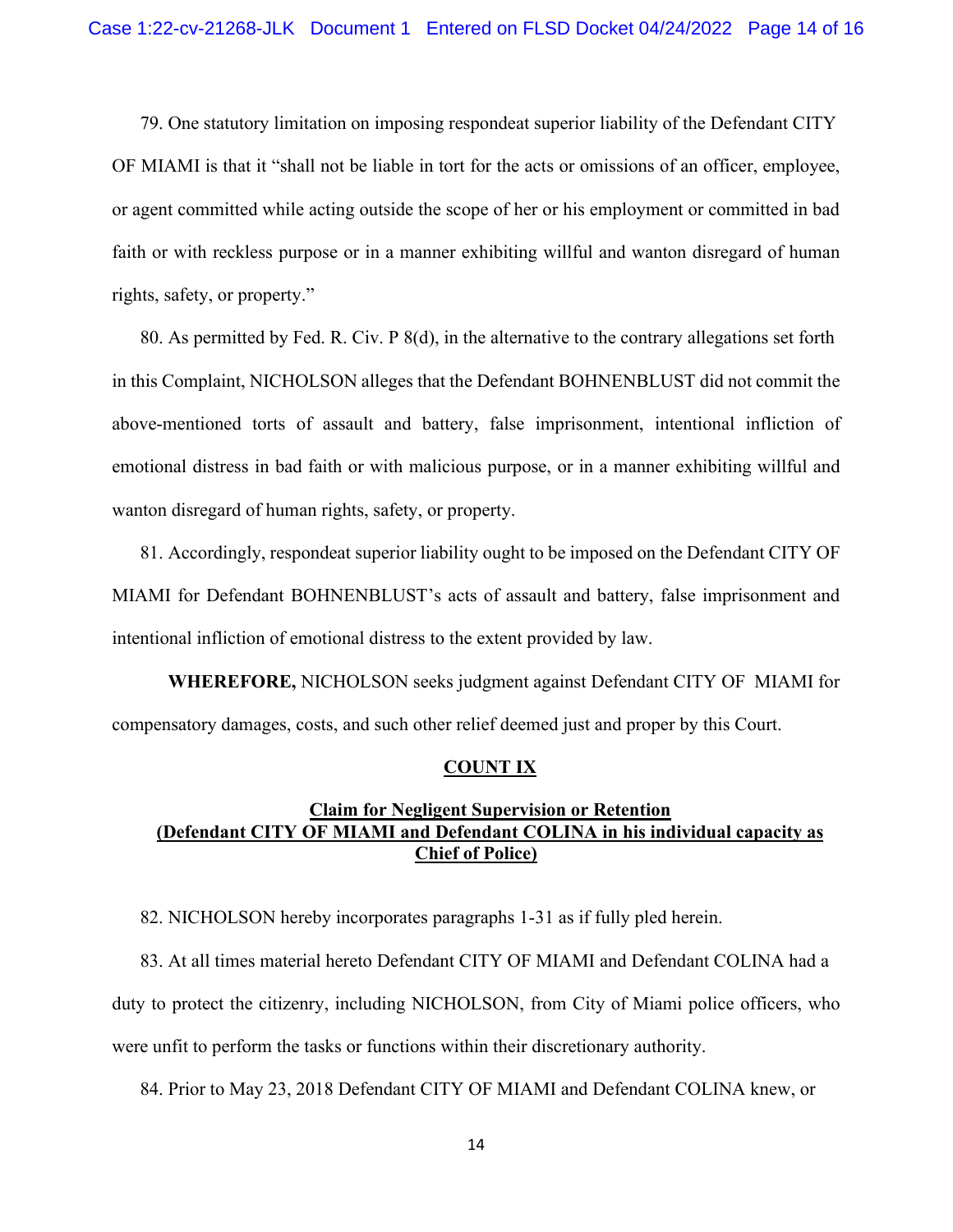should have known, of a pattern of violations of rules and regulations by Defendant BOHNENBLUST resulting in abuses of civil rights against the public.

85. Based on the pattern of rights violations prior to May 23, 2018, it was reasonably foreseeable to Defendant CITY OF MIAMI and Defendant COLINA that Defendant BOHNENBLUST would continue to violate rules and regulations resulting in such abuses.

86. Despite this knowledge Defendant CITY OF MIAMI and Defendant COLINA failed to take any sufficient corrective actions so as to prevent future violations, including the violations of NICHOLSON's constitutional and legal rights as alleged herein. Consequently, these defendants breached the duty owed to NICHOLSON.

87. As a direct and proximate cause of Defendant CITY OF MIAMI's and Defendant COLINA's failure to adequately supervise Defendant BOHNENBLUST, and their decision to retain Defendant BOHNENBLUST, despite the foreseeable consequences of the rights violations, NICHOLSON has suffered injury in the form of physical and emotional injury, financial and reputational injury, and loss of future income earning capacity,

 **WHEREFORE,** NICHOLSON seeks entry of this Court's order of final judgment against Defendants CITY OF MIAMI and COLINA for all damages incurred, attorneys' fees, costs, and such other relief that the Court deems just an proper.

### **DEMAND FOR JURY TRIAL**

 As to each count and claim herein, which is so trial, the Plaintiff JAMES NICHOLSON seeks a trial by jury.

Respectfully submitted this April 24, 2022.